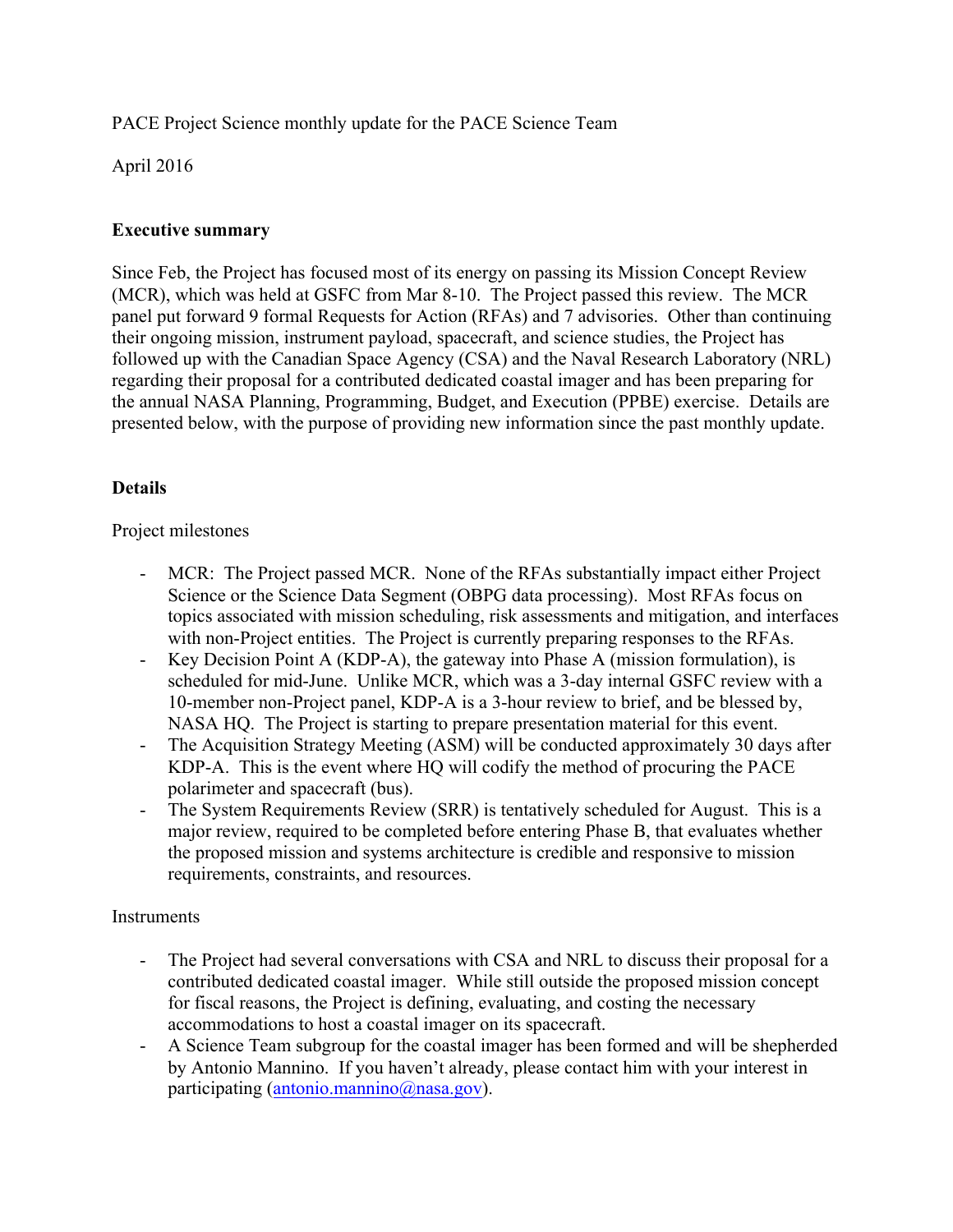- The Ocean Color Instrument (OCI) Engineering Team began a study to evaluate SNR, technology, data rate, and cost impacts for OCI ground sample distances (GSDs) of 500, 750, 1000, and 1250 m. As a reminder, the threshold OCI concept is a hyperspectral scanner with 1000 m GSD. See SNR vs. GSD Science analysis below.

#### Science analyses

## **All science data analysis packages will be shared with the Science Team. All input from the Science Team on any of the analyses, before or after completion, is most welcome.**

- SNR vs. GSD: Project Science is compiling scientific benefits for the various GSDs and evaluating the impact of the modeled SNRs (provided by Engineering) for the modified instrument concepts needed to achieve the various GSDs. ST suggestions for atmospheric benefits of finer GSD are welcome. The Project expects combined Science and Engineering results to be compiled by mid-May. Results will impact near-term decisions on long-lead procurements, such as instrument detectors.
- Hyperspectral SWIR: Project Science requested that Engineering evaluate the technical and cost impacts of replacing any/all of the SWIR diode arrays with a spectrograph(s). Project Science is currently compiling a list of the scientific benefits of additional SWIR bands. Recall the SWIR band suite is 940, 1240, 1380, 1640, 2150, and 2230 nm.
- Altitude reduced from 675 km to ~450 km: Per the request of HQ, the Project is exploring the technical and scientific impacts of lowering the PACE observatory altitude to ~450 km. Hypothetically, were a satellite constellation to be formed around PACE, this would benefit LIDAR and radar instruments. In addition, ST input on an Equatorial crossing time of 13:30 (versus the threshold 11:00 to 13:00) is welcome.
- Spectral super-sampling: Project Science is compiling and evaluating the utilities of collecting data of finer spectral resolution than 5 nm and spectral steps (e.g., 1.25 nm) of overlapping 5 nm bands (FWHM) for small spectral ranges (e.g., the chlorophyll fluorescence peak and  $NO<sub>2</sub>$  range as identified in the SDT). ST suggestions for additional (limited) spectral domains where such sampling would have significant benefits to the mission are welcome (near the  $O_2$  peak?).
- Others in the queue (advance input welcome from the ST): Science utility of extending the spectral range to 315 nm; SWIR SNR requirements; and, science impacts of spatial aggregation to smaller pixels at the end-of-scan (something the current OCI concept can do for UV-NIR, but not SWIR).

#### Communications

The Ocean Ecology Lab and OBPG have been increasingly supporting the ocean color communications and outreach material coming out of GSFC. The list below represents the material related to PACE. Please let the Project know about related ocean color, clouds, and aerosols communications and outreach activities!

- NASA-wide Earth Expeditions communications campaign, focusing on PACE science themes without specific mention of PACE until KDP-A: The Project has been collaborating with HQ, LaRC, JPL, and other NASA centers. For example: March 10